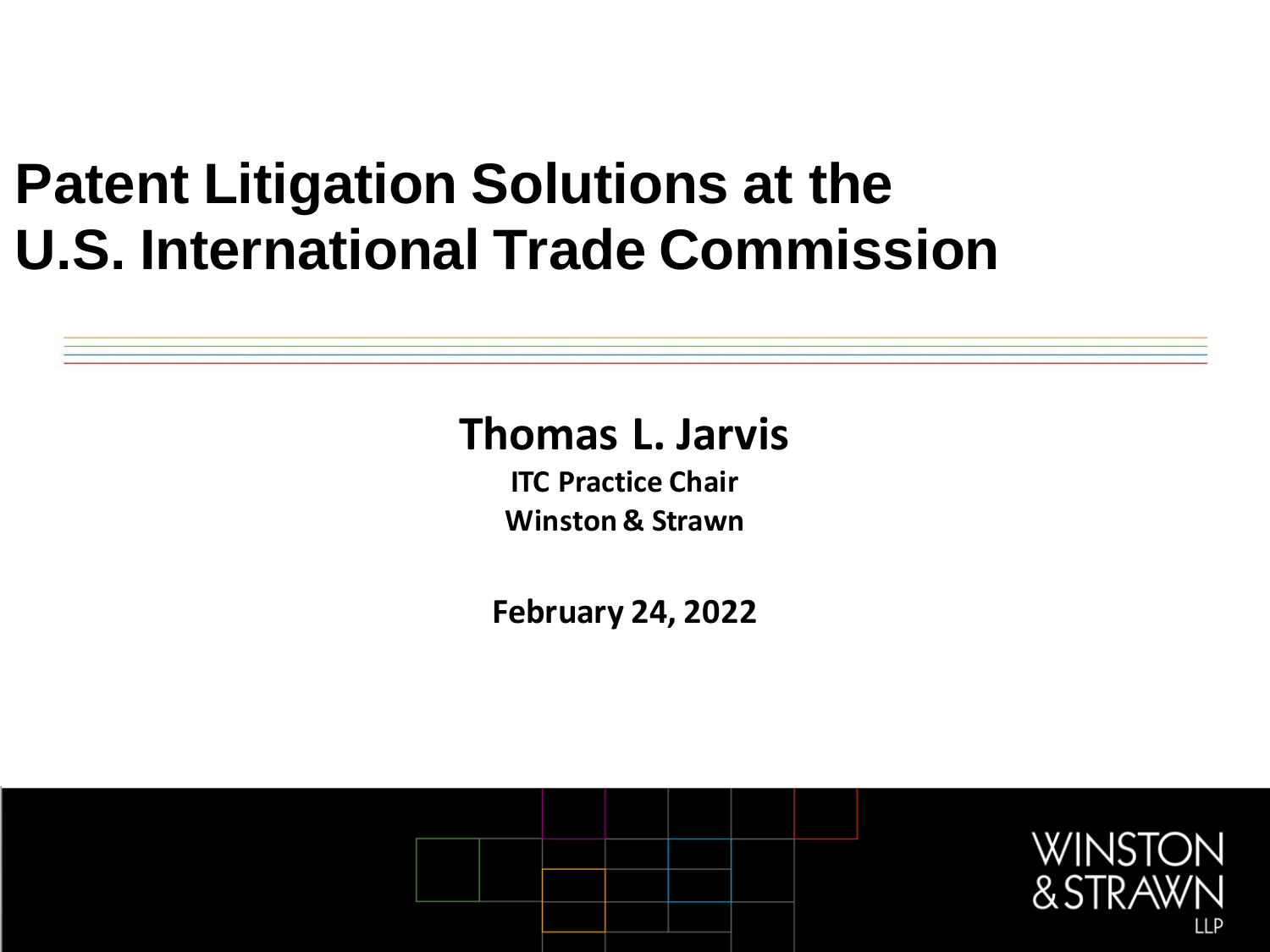#### **USA Patent System**

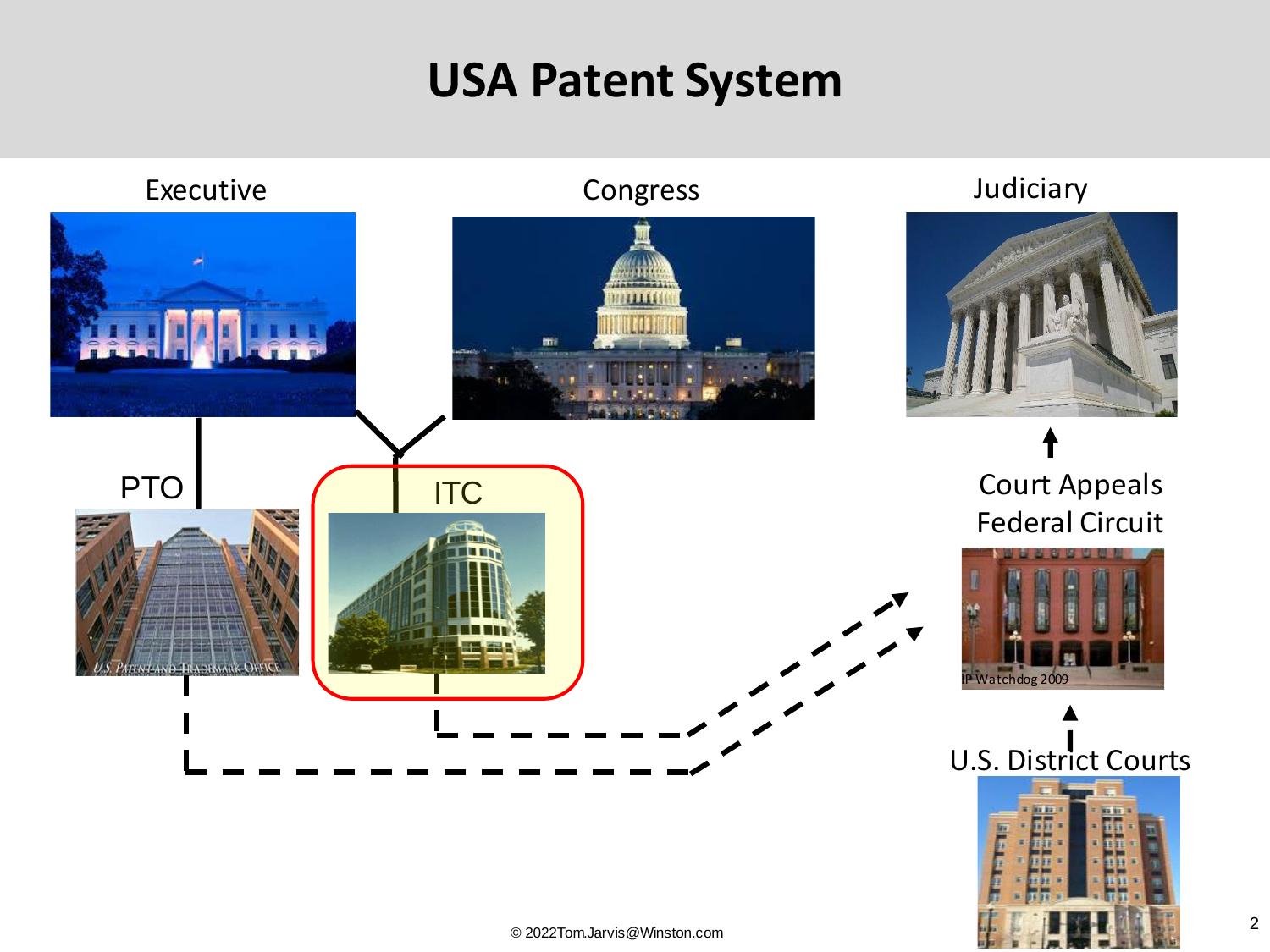#### **U.S. International Trade Commission 500 E Street, Washington D.C.**

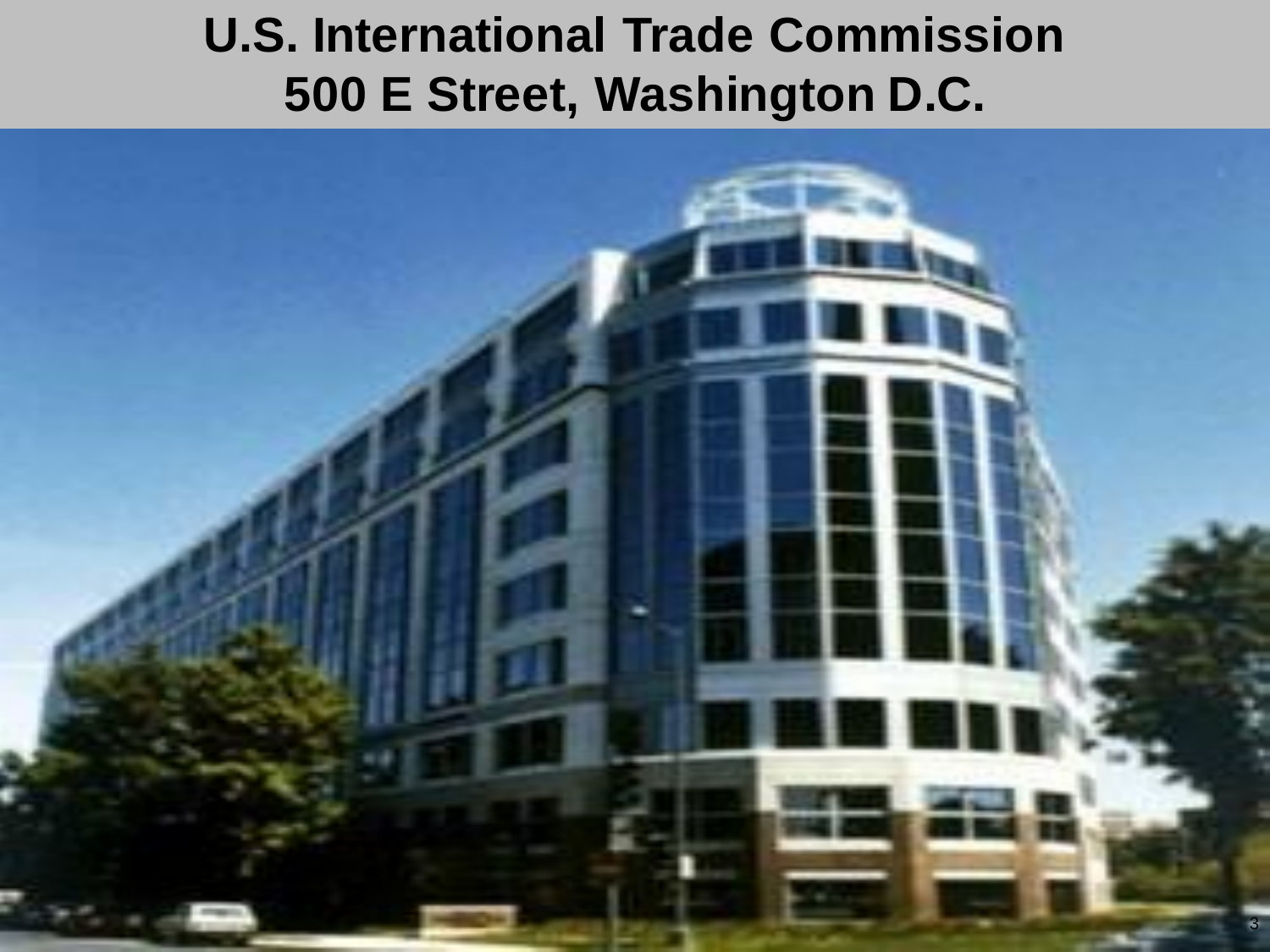### **ITC Jurisdictional Authority**

- 1. ITC has jurisdiction over manufacturers and distributors of goods sold for importation into USA, importers, and those who sell after importation
- 2. ITC nation-wide personal jurisdiction
- 3. ITC *in rem* jurisdiction over imported products
- 4. ITC reaches entire supply chain:
	- Licensee inducing third-party infringement
	- Third-party infringer selling for importation to USA
	- Importer
	- USA retailer selling infringing products

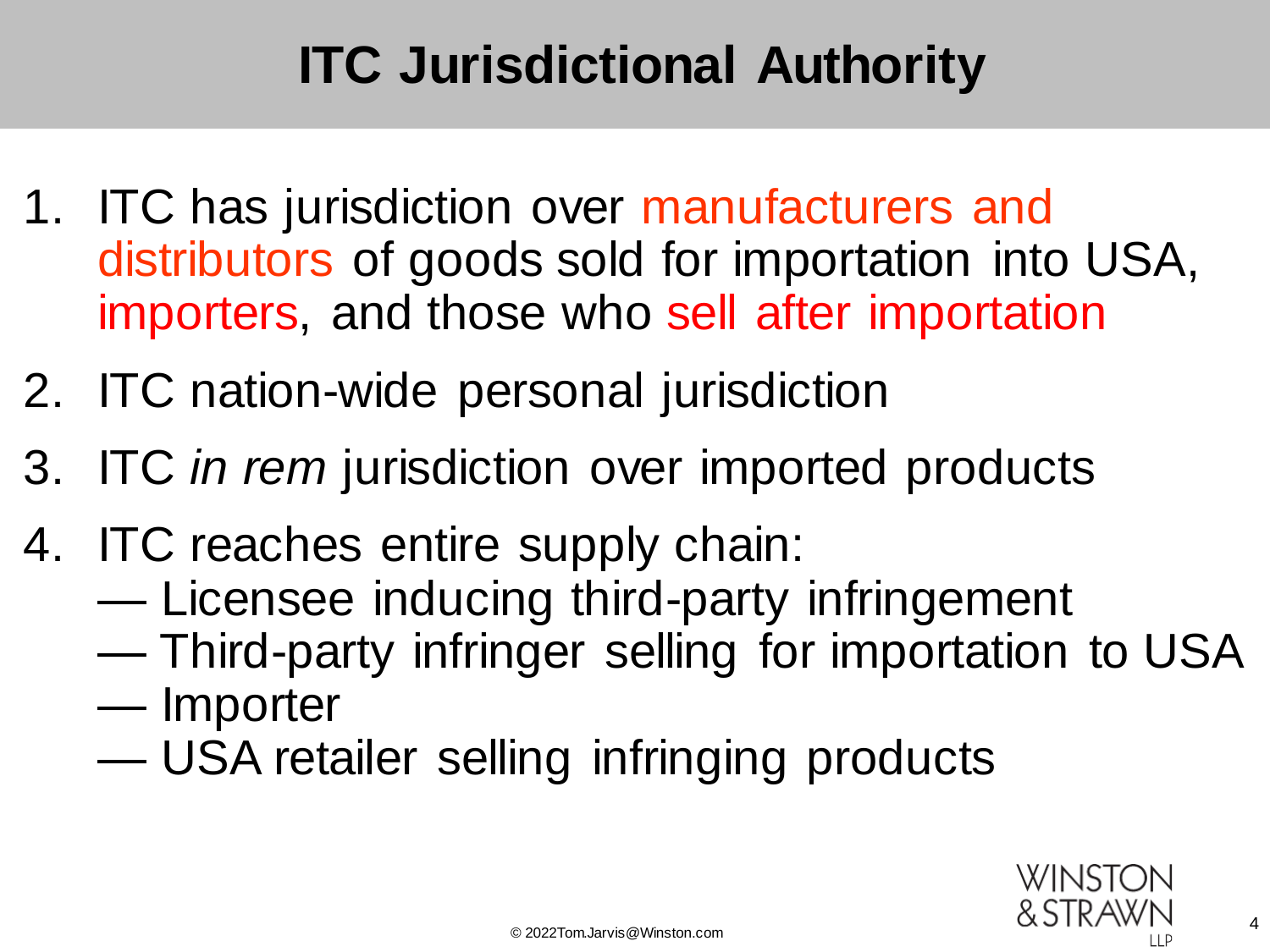### **Three Elements of § 337 Violations at ITC**

§ 337 (B): Infringement of intellectual property rights Products can be excluded from the U.S. if:

- 1. The products **infringe a valid U.S. IP right**, and
- 2. The products are **imported**, and
- 3. A U.S. **domestic industry** is using the IP right companies based in USA or abroad that invest in domestic industry can qualify and file ITC complaints

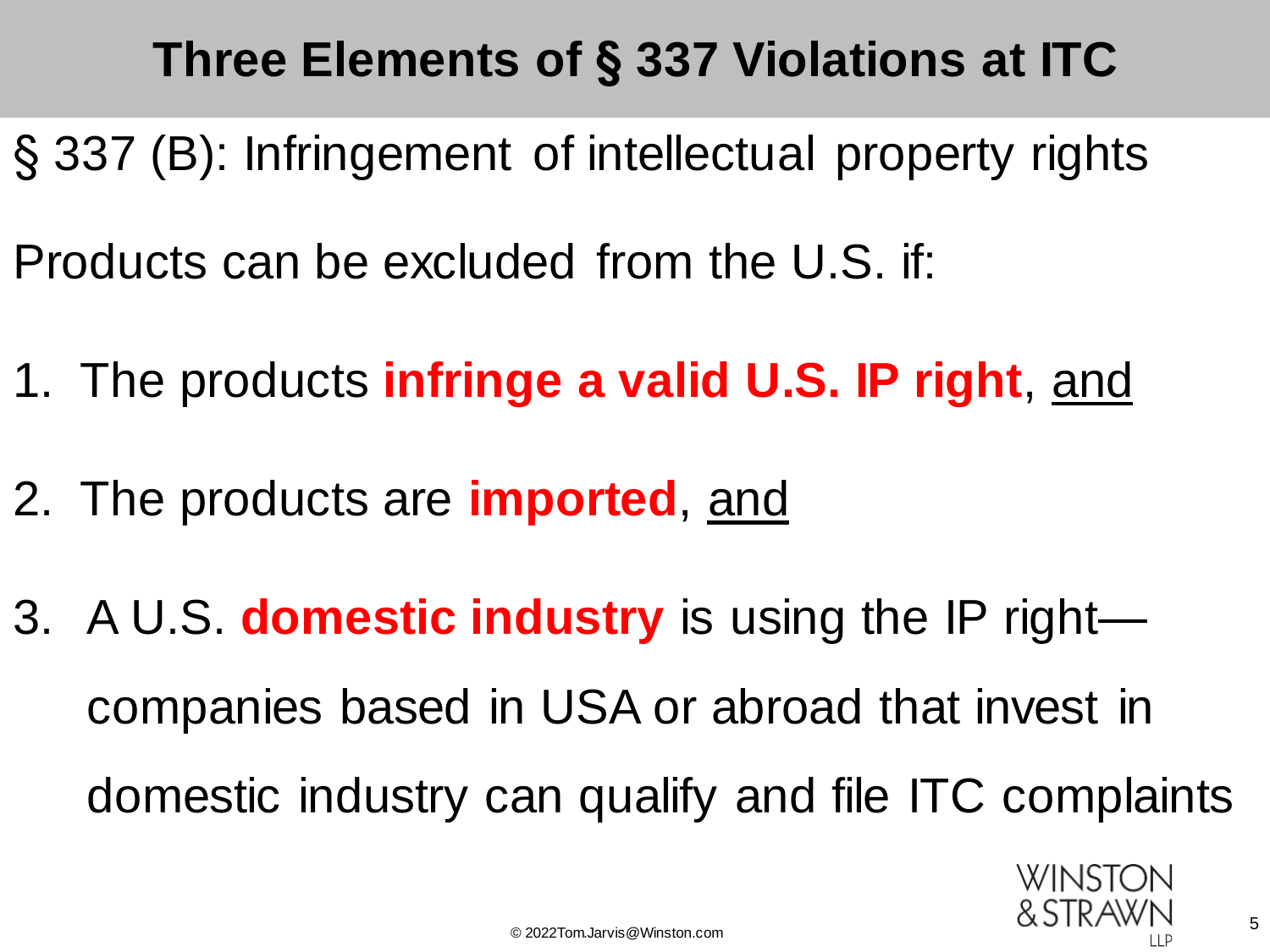#### **Famous Japanese Headquartered Companies That Filed ITC Cases**

**Sony (8 cases) Canon (7) Sharp (4) Epson (3) FujiFilm (3) Hitachi (2)**

**Furuno (2) NEC (1) Ajinomoto (1) Toyo Tire (1) Elpida Memory (1) Maxwell (1)**

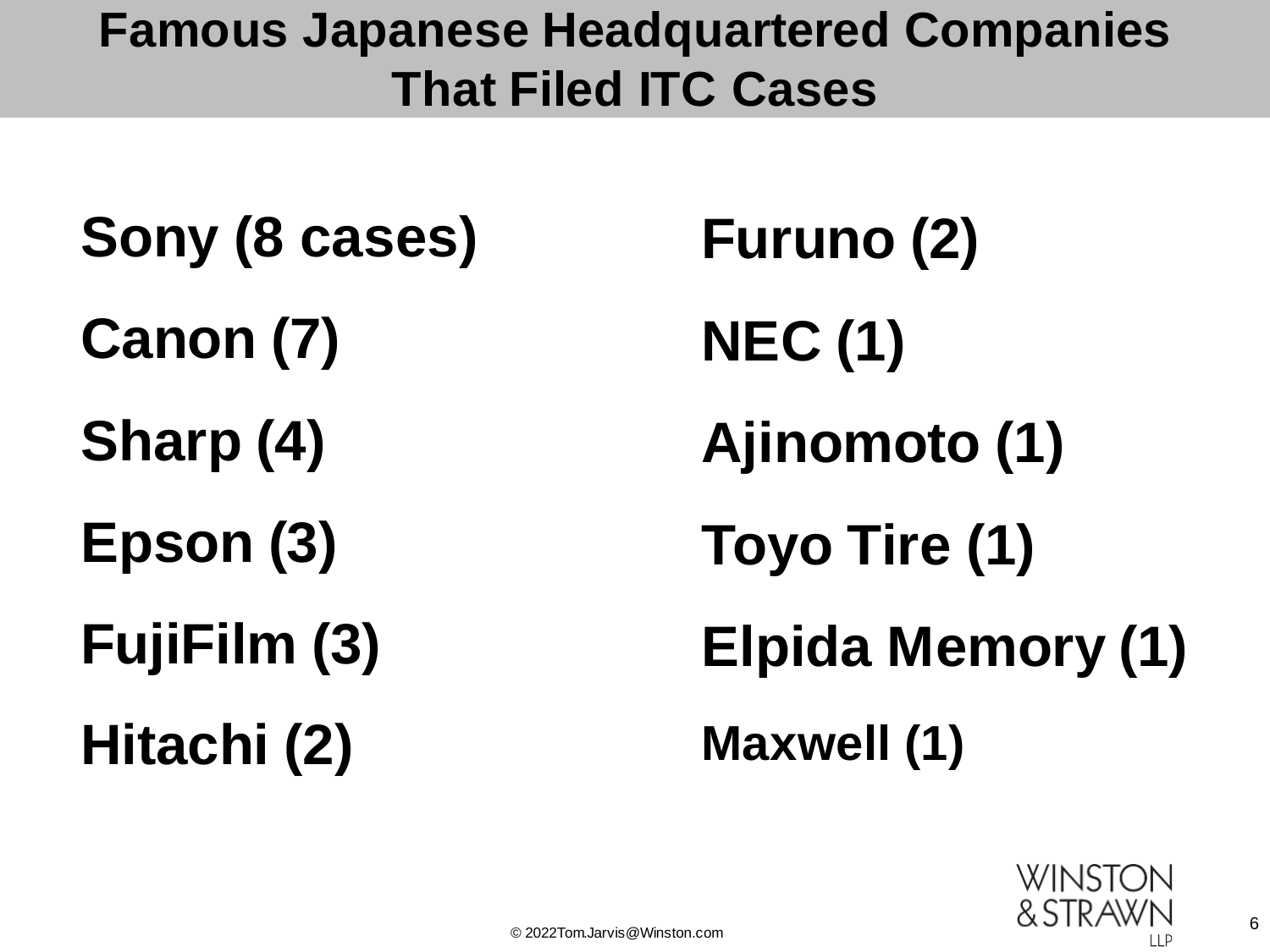

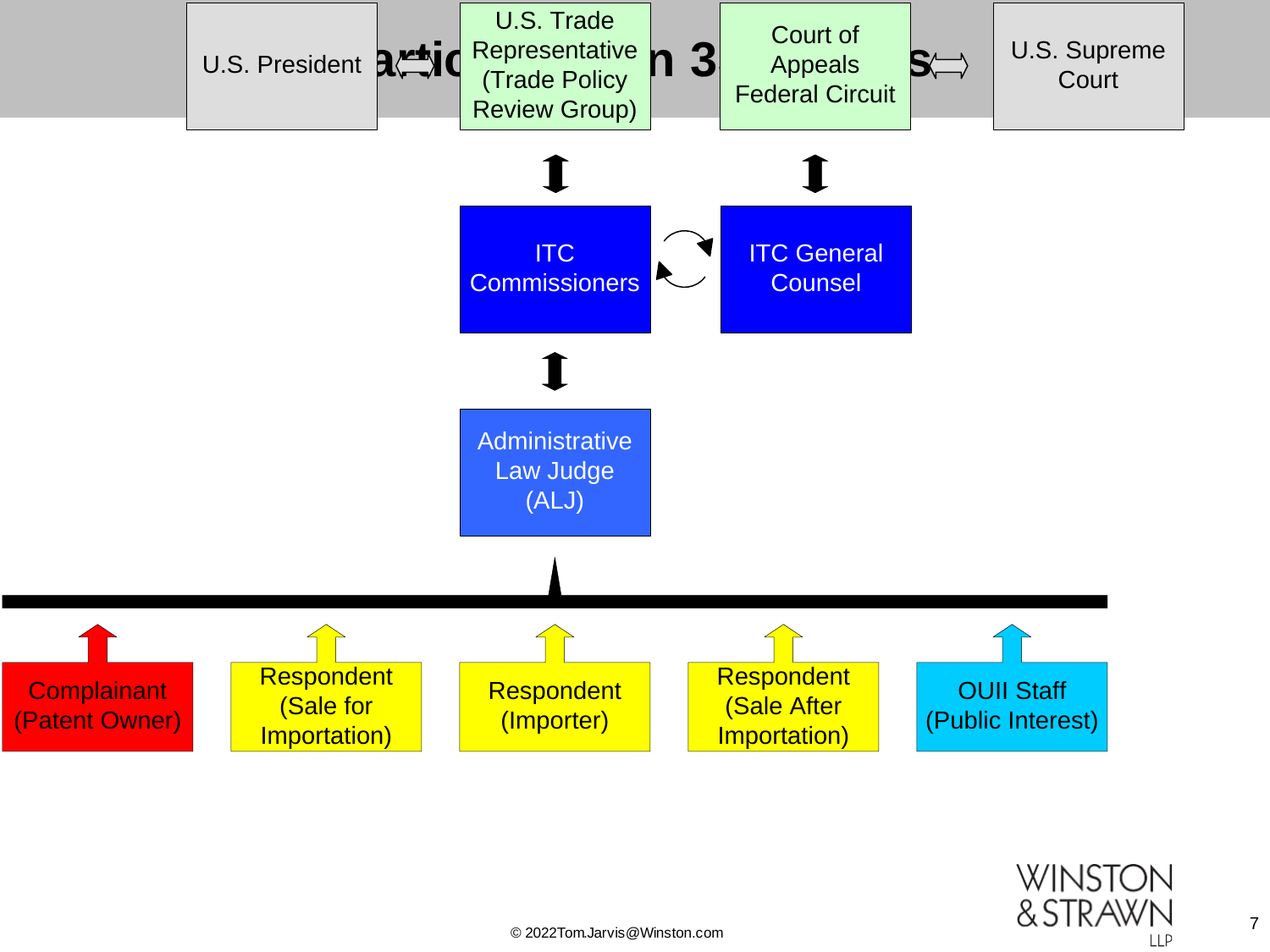## **Remedial Orders**

- 1. Limited Exclusion Orders prohibit importation of all infringing goods made by a respondent in the case
- 2. General Exclusion Orders prohibit importation of infringing goods made by anyone if source of goods is difficult to identify or if necessary for an effective remedy
- 3. Cease & Desist Orders prohibit activity within the USA involving previously imported infringing inventory
- 4. "All Infringing Products"
	- a. District Court injunctions limited to litigated products b. ITC orders cover "all infringing products"
- 5. No monetary damages

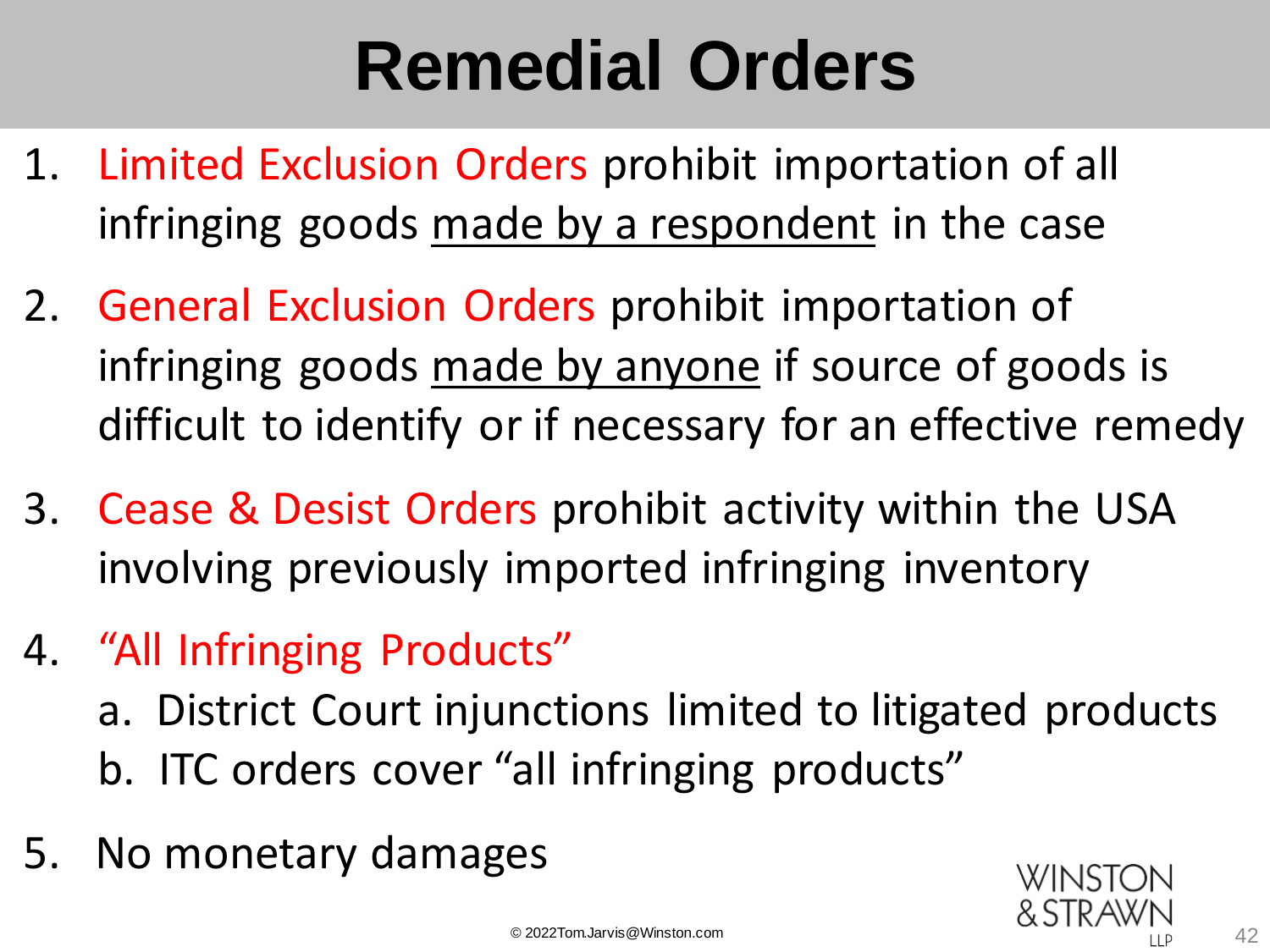# **Speed**

- 1. Temporary Exclusion Order (TEO) Proceedings
	- A. TEO hearing in about 45 days, TEO in 90/250 days
	- B. Rare: ALJs encourage early trial rather than TEO
- 2. Permanent Exclusion Order Proceedings
	- A. Discovery as soon as ITC institutes investigation
	- B. Trial about 9 months after institution
	- C. ALJ decision about 12 months after institution
	- D. ITC final decision about 16 months after institution
- 3. Stay Pending IPR or Pending Appeal Are Rare

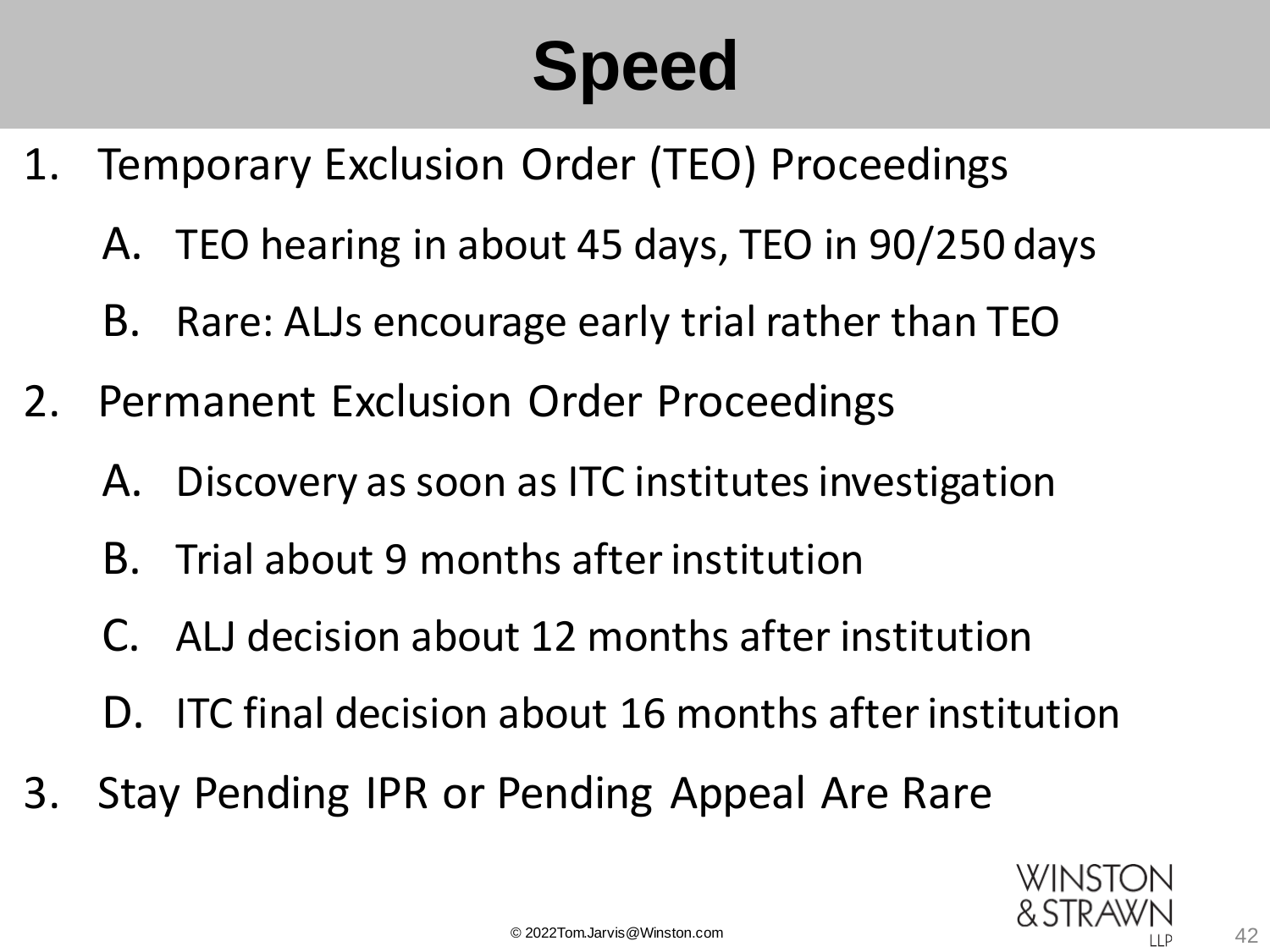#### **Competing Procedural Schedules**